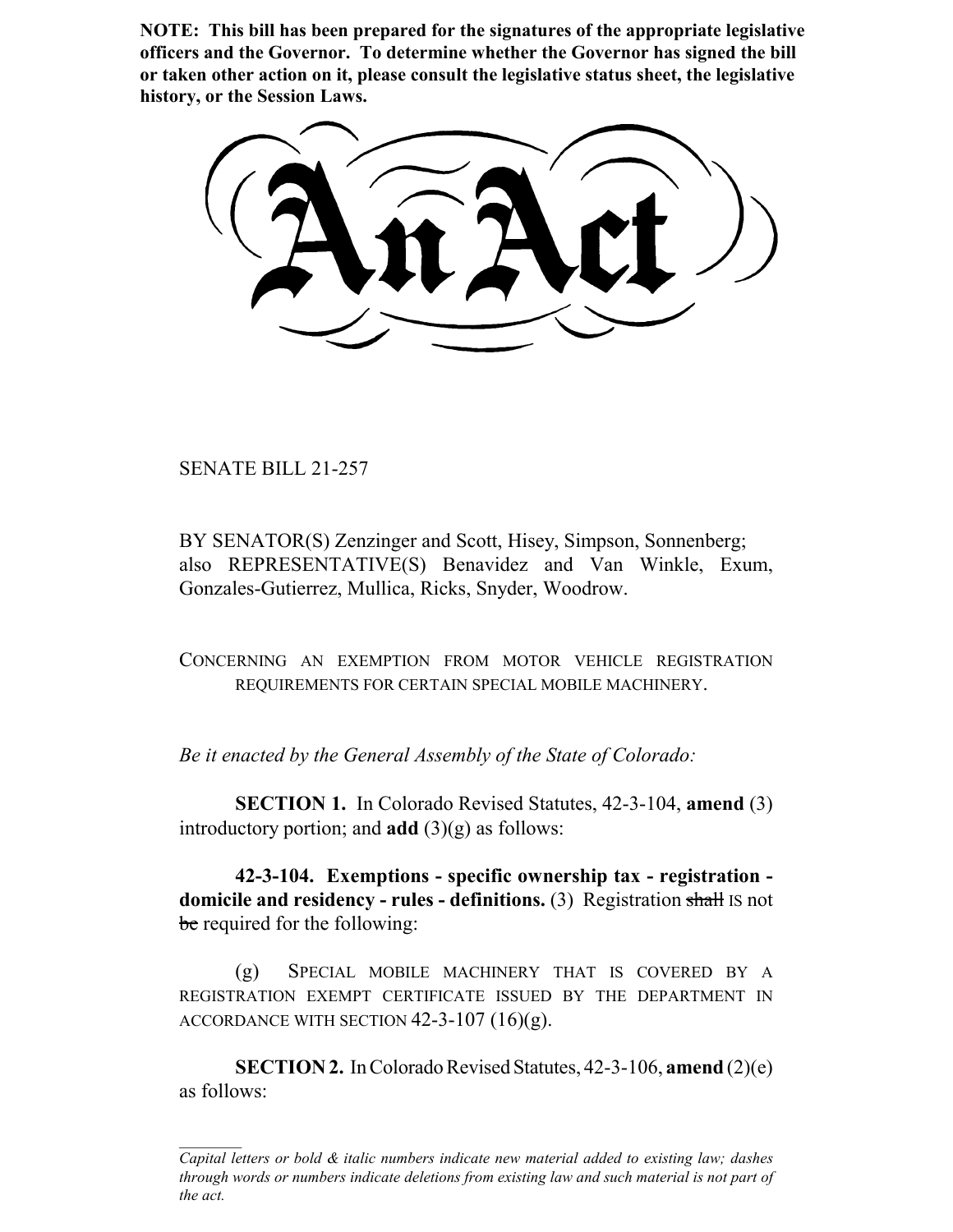**42-3-106. Tax imposed - classification - taxable value.** (2) For the purpose of imposing graduated annual specific ownership taxes, the personal property specified in section 6 of article X of the state constitution is classified as follows:

(e) Every item of special mobile machinery, except power takeoff equipment, that is required to be registered under this article 3 OR THAT IS COVERED BY A REGISTRATION EXEMPT CERTIFICATE ISSUED BY THE DEPARTMENT IN ACCORDANCE WITH SECTION  $42-3-107$   $(16)(g)$  is Class F personal property. If a farm tractor, meeting the definition of special mobile machinery, is used for any purpose other than agricultural production for more than a seventy-two-hour period at the site where it is used for nonagricultural purposes, it is Class F personal property, but it is granted a prorated registration under section 42-3-107 to cover the use. The authorized agent shall notify the owner of the farm tractor of the prorated registration. Storing a farm tractor at a site does not give rise to a presumption that the tractor was used for the same purposes that other equipment is used for at the site.

**SECTION 3.** In Colorado Revised Statutes, 42-3-107, **amend** (16)(b) introductory portion,  $(16)(f)(I)$ , and  $(25)(a)(I)$ ; and **add**  $(16)(g)$  as follows:

**42-3-107. Taxable value of classes of property - rate of tax when and where payable - department duties - apportionment of tax collections - definitions - rules - repeal.** (16) (b) Authorization for payment of specific ownership tax under this subsection (16) shall be obtained from the authorized agent in the county in which the owner's principal place of business is located; EXCEPT THAT, FOR AN ITEM OF EQUIPMENT THAT IS COVERED BY A REGISTRATION EXEMPT CERTIFICATE ISSUED BY THE DEPARTMENT IN ACCORDANCE WITH SUBSECTION  $(16)(g)$  OF THIS SECTION, AUTHORIZATION FOR THE PAYMENT OF SPECIFIC OWNERSHIP TAX UNDER THIS SUBSECTION (16) SHALL BE OBTAINED DIRECTLY FROM THE DEPARTMENT. EXCEPT IN THE CASE OF AN ITEM OF EQUIPMENT THAT IS COVERED BY A REGISTRATION EXEMPT CERTIFICATE ISSUED BY THE DEPARTMENT IN ACCORDANCE WITH SUBSECTION  $(16)(g)$  OF THIS SECTION, the owner shall also apply for an identifying decal for each item of equipment to be rented or leased that shall be affixed to the item when it is rented or leased. The owner shall keep records of each identifying decal

PAGE 2-SENATE BILL 21-257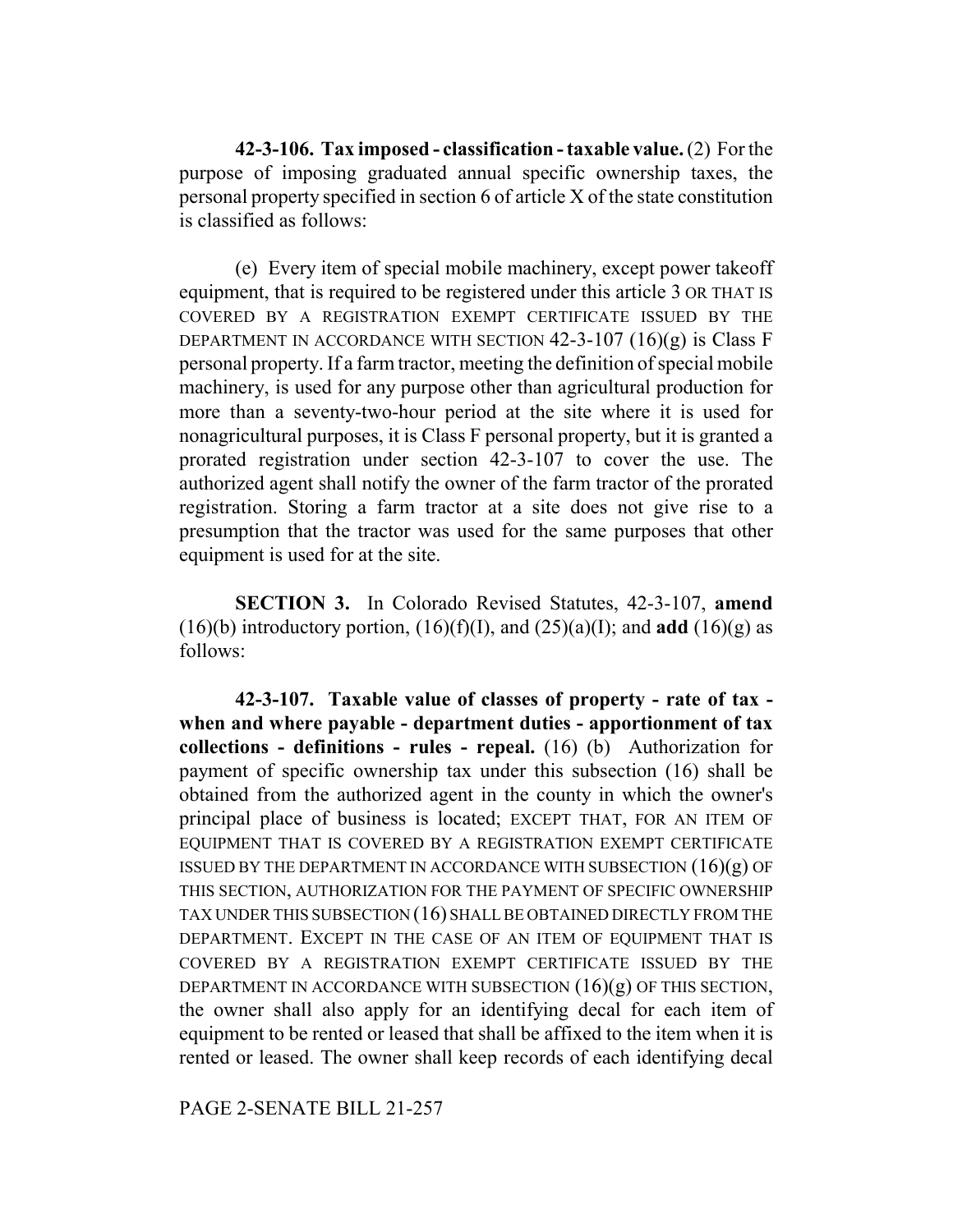issued and a description of the item of equipment to which it is affixed. The fee for each identifying decal shall be five dollars, paid upon application to the authorized agent. An identifying decal shall expire when the registration of the special mobile machinery to which it is affixed expires pursuant to section 42-3-114. An identifying decal shall not be issued to special mobile machinery unless the machinery is registered, but a decal may be issued concurrently with the registration and shall expire pursuant to section 42-3-114. The owner shall be required to remove an identifying decal upon the sale or change of ownership of such item of equipment. The fee of five dollars for each identifying decal as required by this section shall be distributed as follows:

(f) (I) If the owner of special mobile machinery who is paying specific ownership tax under this subsection (16) regularly has more than ten pieces of special mobile machinery THAT ARE NOT EXEMPT FROM REGISTRATION PURSUANT TO SECTION 42-3-104 (3) in the state, the department may issue to the owner a registration period certificate. The owner must present the registration period certificate to the appropriate authorized agent no later than the tenth day after the month when registration of any motor vehicle is required by this article ARTICLE 3. When so presented, the twelve-month period stated in the registration period certificate governs the date when registration is required for each fleet vehicle NOT EXEMPTED FROM REGISTRATION PURSUANT TO SECTION 42-3-104 (3) THAT IS owned or leased by the owner.

(g) (I) AN OWNER OF SPECIAL MOBILE MACHINERY WHO PAYS SPECIFIC OWNERSHIP TAXES IN ACCORDANCE WITH THIS SUBSECTION (16) MAY APPLY TO THE DEPARTMENT FOR A REGISTRATION EXEMPT CERTIFICATE, WHICH THE DEPARTMENT SHALL ISSUE TO THE OWNER IF:

(A) THE DEPARTMENT VERIFIES THAT THE OWNER REGULARLY HAS ONE THOUSAND OR MORE ITEMS OF SUCH SPECIAL MOBILE MACHINERY IN THE STATE;

(B) EACH ITEM OF SUCH SPECIAL MOBILE MACHINERY IS CLEARLY MARKED OR PAINTED IN A MANNER THAT IDENTIFIES IT AS BEING OWNED BY THE OWNER;

(C) EACH ITEM OF SUCH SPECIAL MOBILE MACHINERY BEARS A VISIBLE AND READILY IDENTIFIABLE UNIQUE IDENTIFICATION NUMBER

## PAGE 3-SENATE BILL 21-257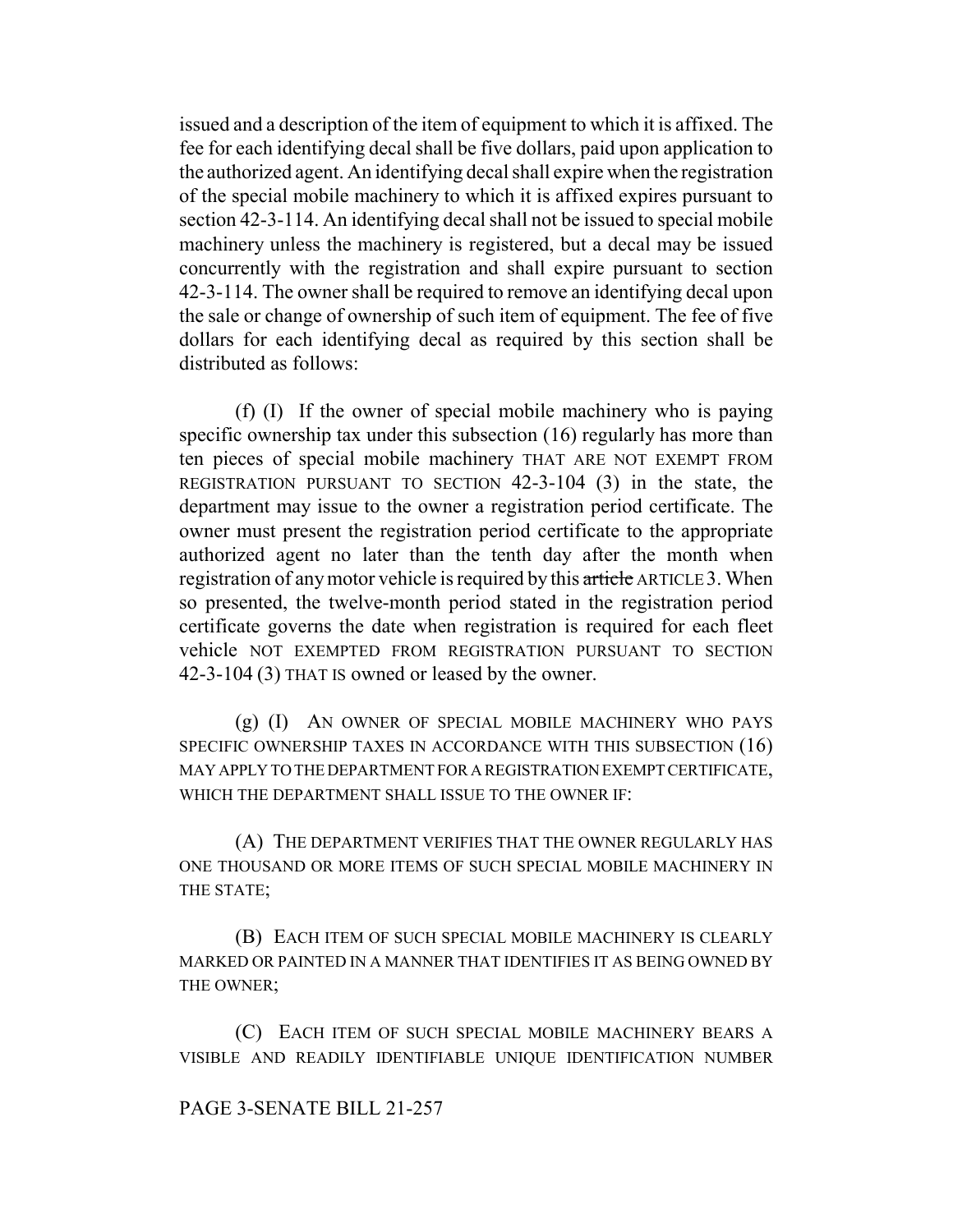(D) EACH ITEM OF SUCH SPECIAL MOBILE MACHINERY BEARS A VISIBLE TOLL-FREE TELEPHONE NUMBER FOR THE OWNER THAT CAN BE USED FOR VERIFICATION OF OWNERSHIP.

(II) A PERSON TO WHOM THE DEPARTMENT HAS ISSUED A REGISTRATION EXEMPT CERTIFICATE SHALL PAY ALL SPECIFIC OWNERSHIP TAX FOR AN ITEM OF SPECIAL MOBILE MACHINERY THAT IS COVERED BY THE REGISTRATION EXEMPT CERTIFICATE DIRECTLY TO THE DEPARTMENT.

(III) AN ITEM OF SPECIAL MOBILE MACHINERY THAT IS OWNED BY A PERSON TO WHOM THE DEPARTMENT HAS ISSUED A REGISTRATION EXEMPT CERTIFICATE IS NOT REQUIRED TO BE REGISTERED, AND THE DEPARTMENT SHALL NOT REQUIRE THE OWNER OF ANY SUCH ITEM OF SPECIAL MOBILE MACHINERY TO OBTAIN LICENSE PLATES, ANNUAL VALIDATING TABS, OR IDENTIFYING DECALS FOR THE ITEM OF SPECIAL MOBILE MACHINERY. NOTWITHSTANDING THE EXEMPTIONS FROM REGISTRATION AND LICENSING REQUIREMENTS FOR ANY SUCH ITEM OF SPECIAL MOBILE MACHINERY, AT THE TIME DURING EACH CALENDAR YEAR IN WHICH SPECIFIC OWNERSHIP TAX IS FIRST PAID FOR THE ITEM AS REQUIRED BY SUBSECTION  $(16)(c)(II)$  OF THIS SECTION, THE OWNER OF THE ITEM SHALL ALSO PAY DIRECTLY TO THE DEPARTMENT ALL FEES AND SURCHARGES THAT WOULD OTHERWISE BE PAID AT THE TIME OF REGISTRATION; EXCEPT THAT THE OWNER SHALL NOT PAY ANY FEE IMPOSED PURSUANT TO SECTION 42-3-301 FOR THE PURPOSE OF COVERING THE DIRECT COSTS OF LICENSE PLATES, DECALS, OR VALIDATING TABS OR ANY FEE THAT WOULD OTHERWISE BE RETAINED BY AN AUTHORIZED AGENT FOR THE PURPOSE OF DEFRAYING THE DIRECT COSTS INCURRED BY THE AUTHORIZED AGENT IN REGISTERING OR ISSUING LICENSE PLATES, DECALS, OR VALIDATING TABS FOR THE ITEM. THE DEPARTMENT SHALL TRANSMIT ALL ADDITIONAL REGISTRATION FEES IMPOSED PURSUANT TO SECTION 42-3-310 THAT IT RECEIVES FROM OWNERS OF SPECIAL MOBILE MACHINERY TO WHOM THE DEPARTMENT HAS ISSUED A REGISTRATION EXEMPT CERTIFICATE TO THE COUNTY TREASURER OF EACH COUNTY OF THE STATE IN PROPORTION TO THE TOTAL AMOUNT OF VEHICLE REGISTRATIONS STATEWIDE REPRESENTED BY VEHICLE REGISTRATIONS WITHIN THE COUNTY, AND EACH COUNTY TREASURER SHALL APPORTION THE FEES WITHIN THE COUNTY IN THE MANNER SPECIFIED IN SECTION 42-3-310.

(IV) THE DEPARTMENT MAY PROMULGATE RULES TO ESTABLISH THE

## PAGE 4-SENATE BILL 21-257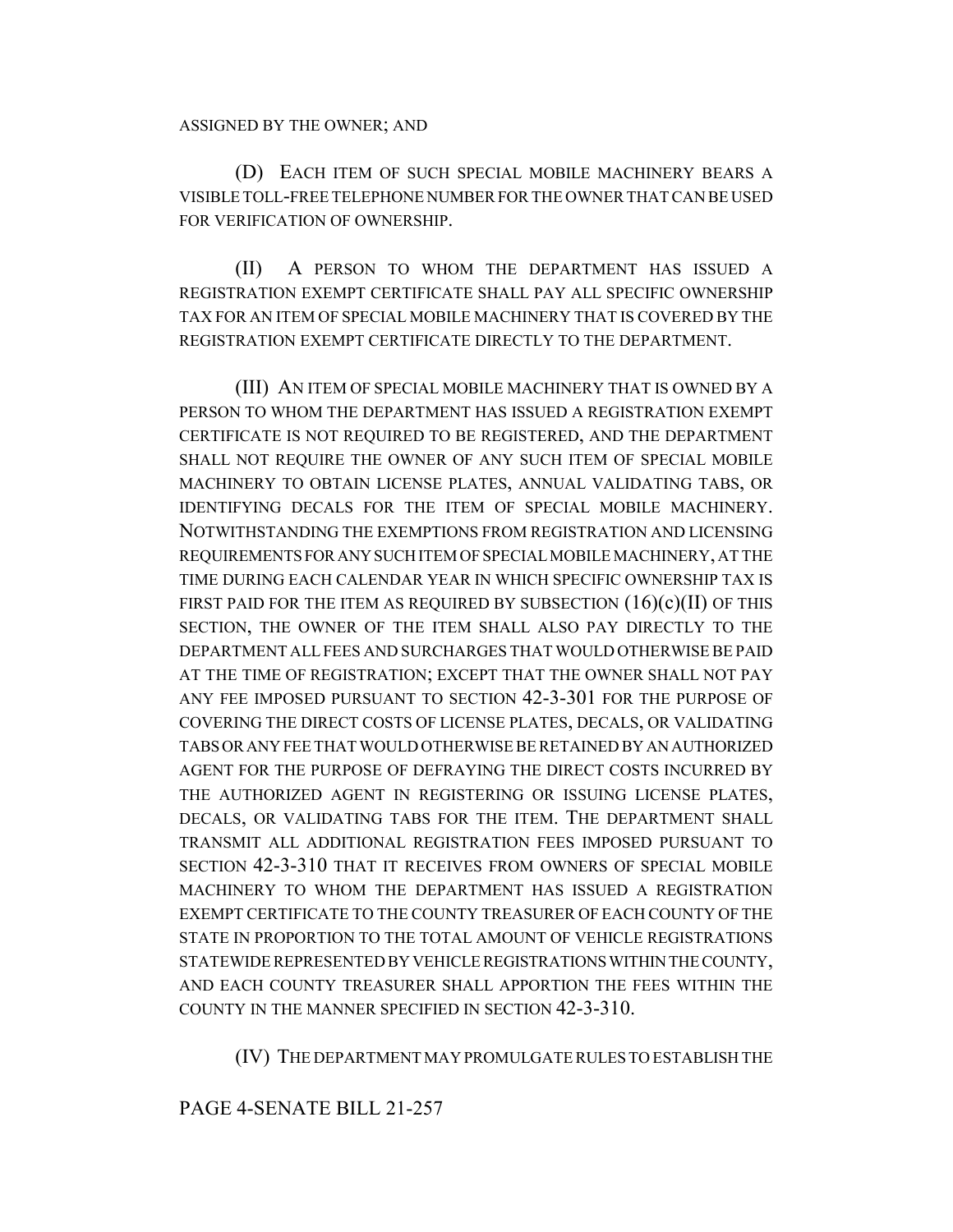PROCESS BY WHICH AN OWNER APPLIES FOR A REGISTRATION EXEMPT CERTIFICATE, ALLOW THE DEPARTMENT TO VERIFY THAT THE OWNER SATISFIES THE REQUIREMENTS SET FORTH IN SUBSECTION  $(16)(g)(I)$  OF THIS SECTION, AND OTHERWISE IMPLEMENT THIS SUBSECTION  $(16)(g)$ .

 $(25)$  (a) (I) Except as provided in subsection  $(25)$ (b) of this section, the department shall allow a credit for taxes, surcharges, and registration fees paid on any item of Class A, Class B, Class C, Class D, or Class F personal property, OTHER THAN CLASS F PERSONAL PROPERTY FOR WHICH THE DEPARTMENT HAS ISSUED A REGISTRATION EXEMPT CERTIFICATE IN ACCORDANCE WITH SUBSECTION  $(16)(g)$  OF THIS SECTION, if the owner disposes of the vehicle during the registration period or if the owner converts the vehicle from any class of personal property to Class F property. The credit may apply to payments of taxes, surcharges, and registration fees on a subsequent application by the owner for registration of an item of Class A, Class B, Class C, Class D, or Class F personal property made during the registration period, or the credit may be assigned by the owner to the transferee of the property for which taxes, surcharges, or registration fees were paid; except that, when the transferee is a dealer in new or used vehicles, the transferee shall account to the owner for any assignment of the credit.

**SECTION 4.** In Colorado Revised Statutes, 43-4-205, **amend**  $(5.5)(c)$  as follows:

**43-4-205. Allocation of fund.** (5.5) The following highway users tax fund revenues shall be allocated and expended in accordance with the formula specified in subsection (5) of this section:

(c) Revenues from driver's license fees, motor vehicle title and registration fees, and motorist insurance identification fees that are credited to the fund pursuant to sections  $42-2-132$  (4)(b),  $42-3-304$  (18)(d)(I), and 42-3-306 (6) and (7), C.R.S. INCLUDING ANY OF THOSE FEES THAT ARE PAID BY THE OWNER OF SPECIAL MOBILE MACHINERY THAT IS COVERED BY A REGISTRATION EXEMPT CERTIFICATE ISSUED BY THE DEPARTMENT IN ACCORDANCE WITH SECTION  $42-3-107$   $(16)(g)$ ;

**SECTION 5.** In Colorado Revised Statutes, 43-4-804, **amend**  $(1)(a)(I)$  introductory portion and  $(1)(a)(II)$  as follows:

PAGE 5-SENATE BILL 21-257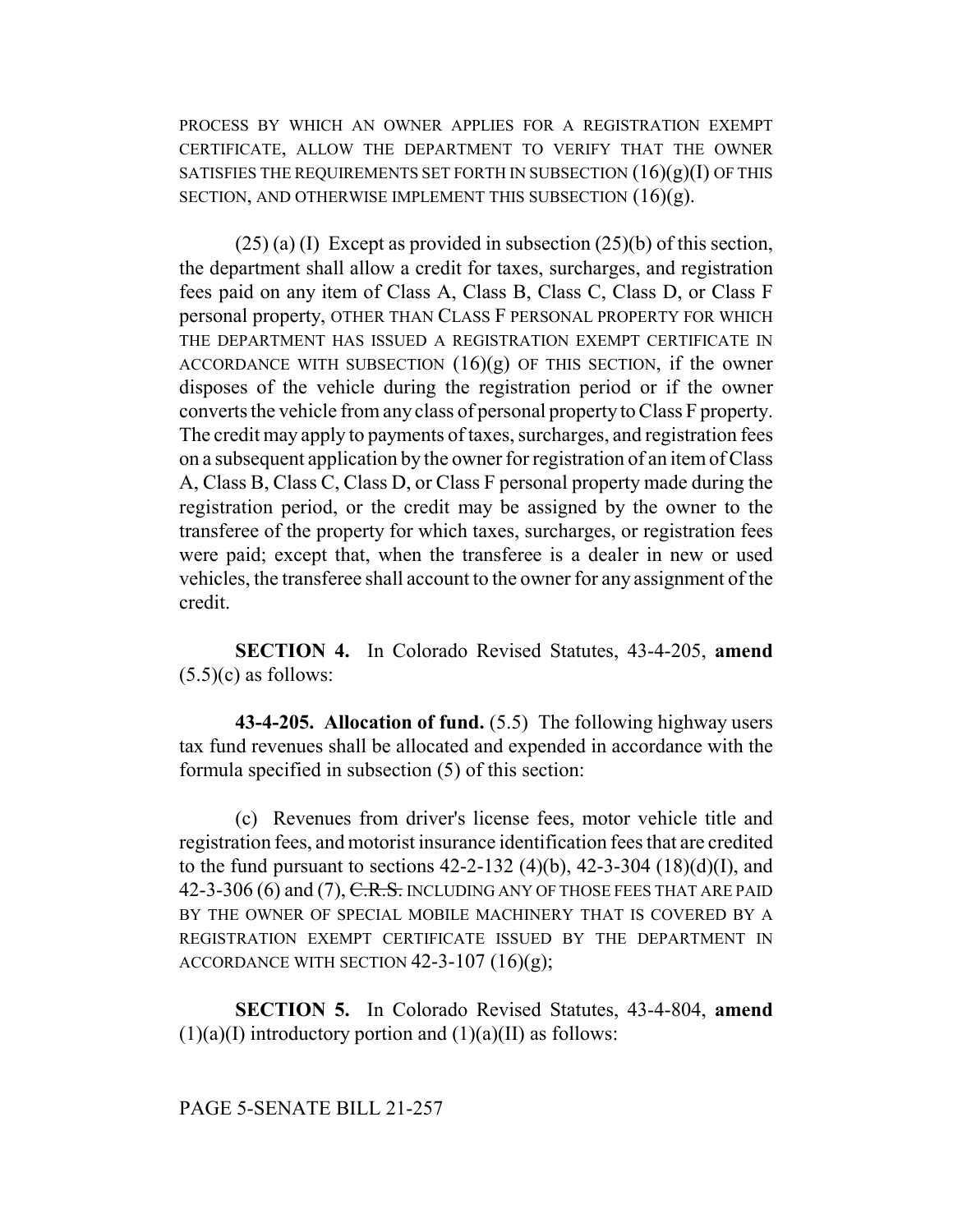**43-4-804. Highway safety projects - surcharges and fees crediting of money to highway users tax fund - definition.** (1) On and after July 1, 2009, the following surcharges, fees, and fines shall be collected and credited to the highway users tax fund created in section 43-4-201 (1)(a) and allocated to the state highway fund, counties, and municipalities as specified in section 43-4-205 (6.3):

(a) (I) A road safety surcharge, which, except as otherwise provided in subsections  $(1)(a)(H)$  SUBSECTIONS  $(1)(a)(III)$  and  $(1)(a)(VI)$  of this section, is imposed for any registration period that commences on or after July 1, 2009, upon the registration of any vehicle for which a registration fee must be paid pursuant to the provisions of part 3 of article 3 of title 42 AND IS ALSO IMPOSED UPON ANY ITEM OF SPECIAL MOBILE MACHINERY THAT IS COVERED BY A REGISTRATION EXEMPT CERTIFICATE ISSUED BY THE DEPARTMENT OF REVENUE IN ACCORDANCE WITH SECTION  $42-3-107(16)(g)$ . Except as otherwise provided in subsections  $(1)(a)(IV)$  and  $(1)(a)(V)$  of this section, the amount of the surcharge is:

(II) The road safety surcharge shall be imposed when a vehicle is registered as required by article 3 of title  $42$  C.R.S. OR, FOR AN ITEM OF SPECIAL MOBILE MACHINERY THAT IS COVERED BY A REGISTRATION EXEMPT CERTIFICATE ISSUED BY THE DEPARTMENT OF REVENUE IN ACCORDANCE WITH SECTION  $42-3-107$   $(16)(g)$ , at the time set forth in section  $42-3-107$  (16)(g)(III). Each authorized agent shall remit to the department of revenue no less frequently than once a month, but otherwise at the time and in the manner required by the executive director of the department of revenue, all road safety surcharges collected by the authorized agent. The executive director of the department of revenue shall forward all road safety surcharges remitted by authorized agents plus any road safety surcharges collected directly by the department of revenue to the state treasurer, who shall credit the surcharges to the highway users tax fund.

**SECTION 6.** In Colorado Revised Statutes, 43-4-805, **amend**  $(5)(g)(I)$  introductory portion and  $(5)(g)(II)$  as follows:

**43-4-805. Statewide bridge enterprise - creation - board - funds - powers and duties - legislative declaration.** (5) In addition to any other powers and duties specified in this section, the bridge enterprise board has the following powers and duties:

PAGE 6-SENATE BILL 21-257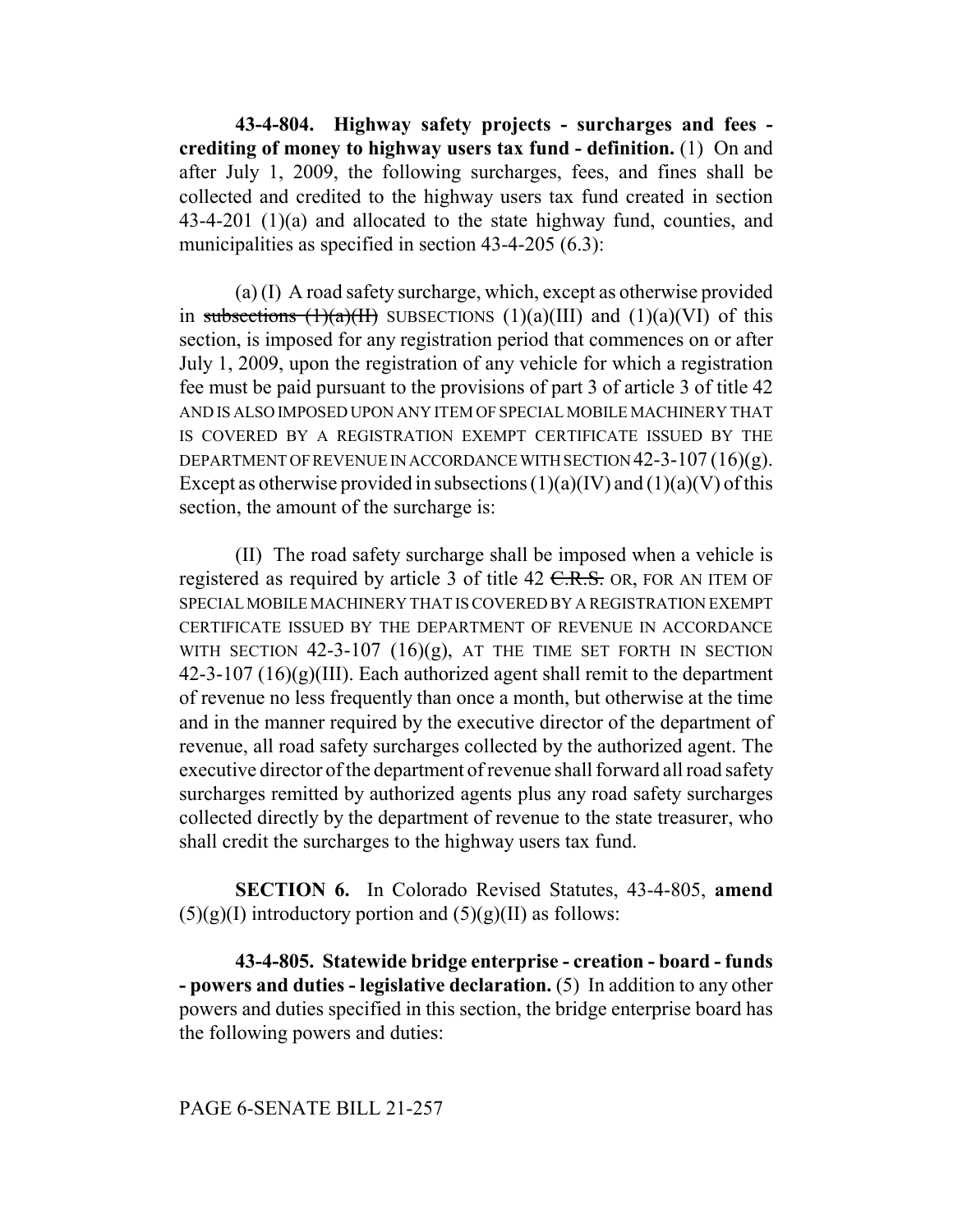$(g)$  (I) As necessary for the achievement of its business purpose, to impose a bridge safety surcharge, which, except as otherwise provided in subsections  $(5)(g)(III)$  and  $(5)(g)(VII)$  of this section, is imposed, on and after July 1, 2009, for any registration period that commences on or after July 1, 2009, or on and after such later date as may be determined by the bridge enterprise, for any registration period that commences on or after the later date, upon the registration of any vehicle for which a registration fee must be paid pursuant to the provisions of part 3 of article 3 of title 42 AND SHALL ALSO BE IMPOSED UPON ANY ITEM OF SPECIAL MOBILE MACHINERY THAT IS COVERED BY A REGISTRATION EXEMPT CERTIFICATE ISSUED BY THE DEPARTMENT OF REVENUE IN ACCORDANCE WITH SECTION  $42-3-107(16)(g)$ . Except as otherwise provided in subsections  $(5)(g)(IV)$ ,  $(5)(g)(V)$ , and  $(5)(g)(VI)$  of this section, the amount of the surcharge must not exceed:

(II) The bridge safety surcharge shall be imposed when a vehicle is registered as required by article 3 of title 42 C.R.S. OR, FOR AN ITEM OF SPECIAL MOBILE MACHINERY THAT IS COVERED BY A REGISTRATION EXEMPT CERTIFICATE ISSUED BY THE DEPARTMENT OF REVENUE IN ACCORDANCE WITH SECTION  $42-3-107$   $(16)(g)$ , at the time set forth in section  $42-3-107$  (16)(g)(III). Each authorized agent shall remit to the department of revenue no less frequently than once a month, but otherwise at the time and in the manner required by the executive director of the department of revenue, all bridge safety surcharges collected by the authorized agent. The executive director of the department of revenue shall forward all bridge safety surcharges remitted by authorized agents plus any bridge safety surcharges collected directly by the department of revenue to the state treasurer, who shall credit the surcharges to the bridge special fund.

**SECTION 7. Effective date.** This act takes effect July 1, 2022.

**SECTION 8. Safety clause.** The general assembly hereby finds,